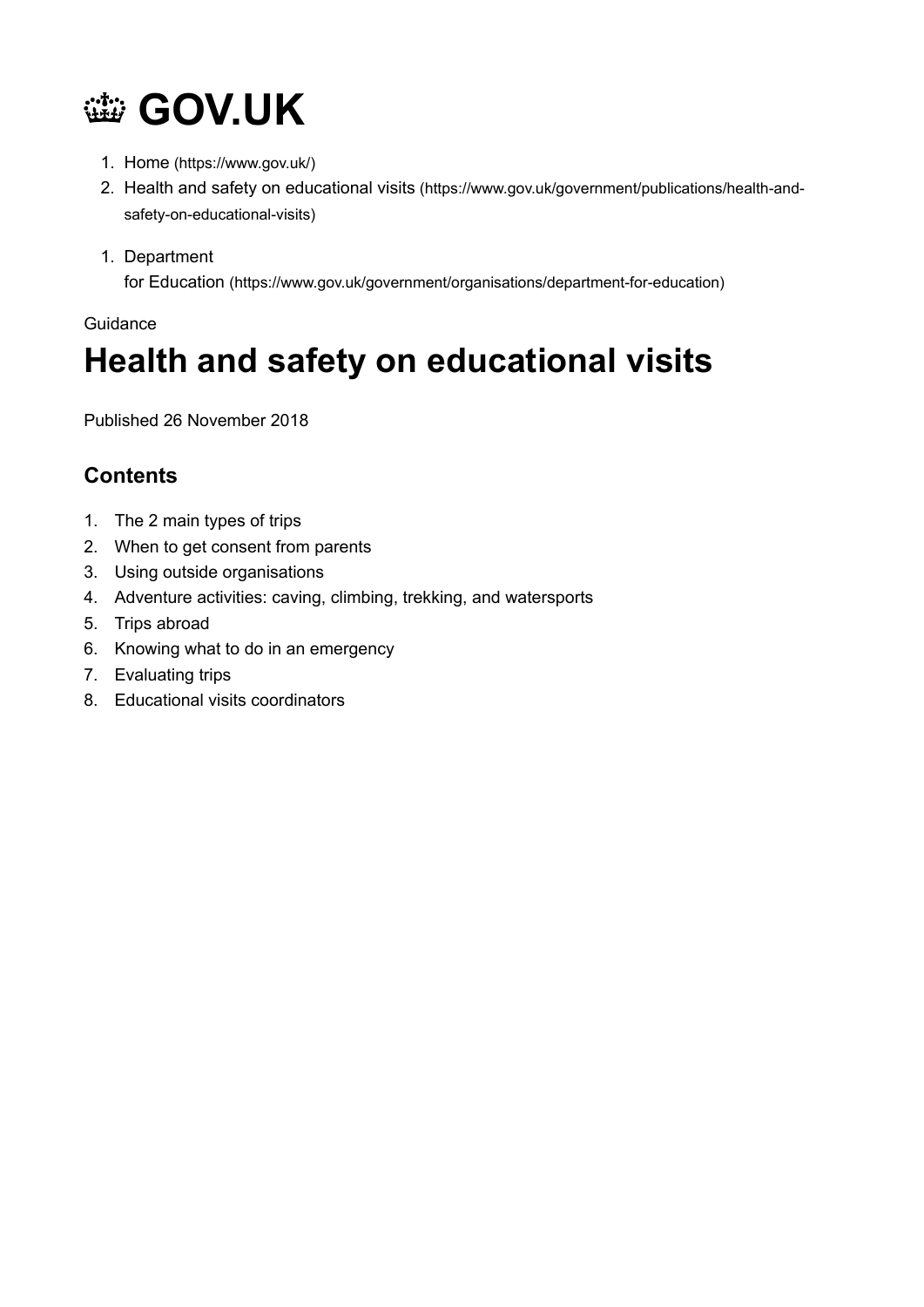# **OGL**

#### © Crown copyright 2018

This publication is licensed under the terms of the Open Government Licence v3.0 except where otherwise stated. To view this licence, visit nationalarchives.gov.uk/doc/open-governmentlicence/version/3 (https://www.nationalarchives.gov.uk/doc/open-government-licence/version/3) or write to the Information Policy Team, The National Archives, Kew, London TW9 4DU, or email: psi@nationalarchives.gsi.gov.uk.

Where we have identified any third party copyright information you will need to obtain permission from the copyright holders concerned.

This publication is available at https://www.gov.uk/government/publications/health-and-safety-oneducational-visits/health-and-safety-on-educational-visits

# 1. The 2 main types of trips

#### 1.1 Routine visits

These involve no more than an everyday level of risk, such as slips and trips and are covered by a school's current policies and procedures. They only need a little extra planning beyond the educational aspect of the trip. They can be considered as lessons in a different classroom.

#### 1.2 Trips that need a risk assessment and extra planning

These are trips not covered by current policies. This could be due to things like:

- the distance from school
- the type of activity
- the location
- needing staff with specialist skills

Sometimes a school may just need to review its current plans or arrangements that were successful on previous trips. However, some trips will need risk assessments, detailed planning and informed approval of headteachers or governing boards. The person given the job of managing this should:

- have the skills, status and competence needed for the job
- understand the risks involved
- be familiar with the activity

Plans should be proportionate and sensible, focusing on how to manage genuine risks.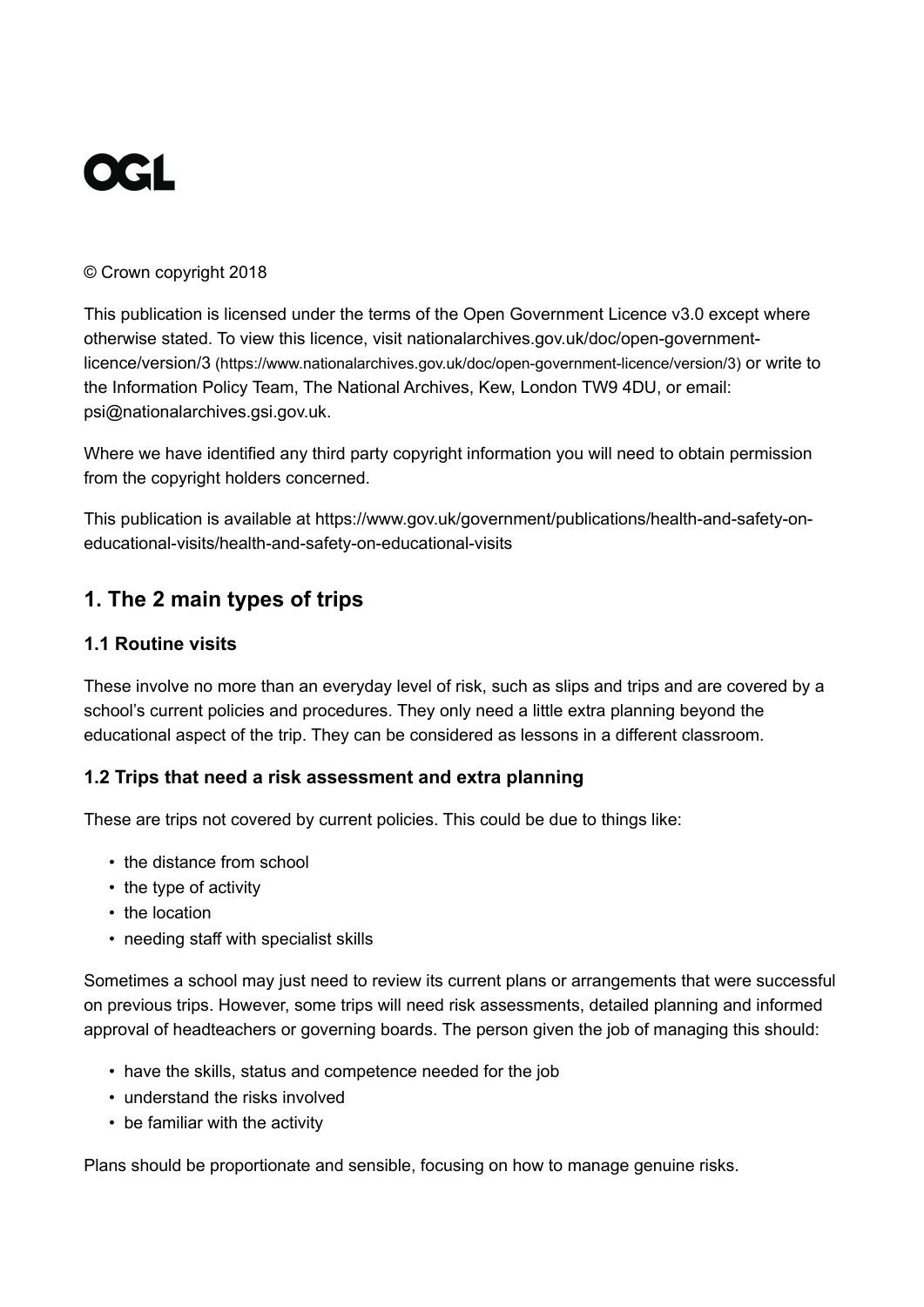## 2. When to get consent from parents

A school must always get written consent for nursery age children.

For children over nursery age, written consent is not needed for most trips, as they're part of the curriculum. However, it's good practice to tell parents about them.

Written consent is usually only needed for trips that:

- need a higher level of risk assessment
- are outside normal school hours

Ask parents to sign a copy of our consent form (https://www.gov.uk/government/publications/consent-forschool-trips-and-other-off-site-activities) when their child enrols. This will cover them for their whole time at the school.

Schools should still tell parents about these trips and give them the opportunity to withdraw their child.

#### 3. Using outside organisations

Schools using an outside organisation to provide an activity must check they have appropriate safety standards and liability insurance.

The Council for Learning Outside the Classroom (LOtC) awards the Learning Outside the Classroom Quality Badge (http://lotcqualitybadge.org.uk/) to organisations who meet nationally recognised standards.

Schools can check if an organisation holds the LOtC Quality Badge (http://lotcqualitybadge.org.uk/search).

If an organisation does not hold the badge, the school must check that they're an appropriate organisation to use. This could include checking:

- their insurance
- that they meet legal requirements
- their health and safety and emergency policies
- their risk assessments
- control measures
- their use of vehicles
- staff competence
- safeguarding
- accommodation
- any sub-contracting arrangements they have
- that they have a licence where needed

The school should have an agreement with them that makes it clear what everyone is responsible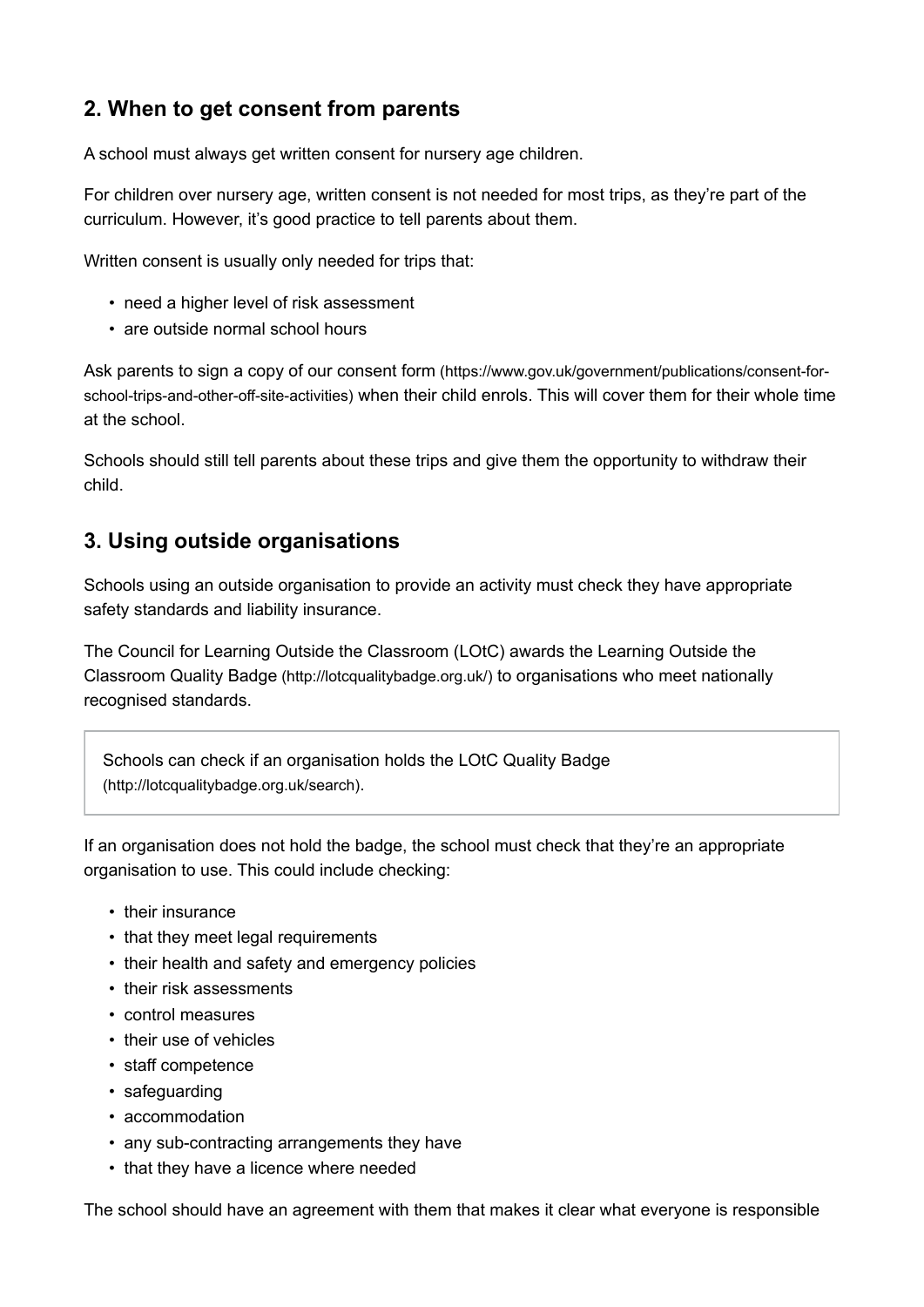for. This is especially important if they'll be taking over supervision of the children.

#### 4. Adventure activities: caving, climbing, trekking, and watersports

These kind of activities should be identified and risk assessed as part of the visit beforehand. Staff managing or leading visits must not decide to add such activities during the trip.

Always consider the abilities of the children when assessing risk.

Organisations need a licence to provide some adventure activities. Organisations who hold the LOtC Quality Badge should hold a licence for the activity they provide.

Find out more about licensing (http://www.hse.gov.uk/aala/public-information.htm) on the Health and Safety Executive (HSE) website.

#### **Watersports**

When planning watersports, consider the need for:

- instructors
- lifeguards

Schools should take particular care when using hotel swimming pools and other water leisure activities which may not have a trained lifeguard. Although there are no swimming pool specific health and safety laws, the Outdoor Education Advisers' Panel (OEAP) provides advice when undertaking adventure specialist activities, including swimming.

#### 5. Trips abroad

Trips abroad can have extra risks and need a higher level of risk assessment.

Schools should make sure any organisation that is providing activities holds the LOtC Quality badge or similar local accreditation.

The HSE does not cover incidents overseas. However, it can investigate work done in Britain to support the trip, like risk assessments. School staff could also be liable under civil law for any injuries to the children due to negligence.

If the trip includes significant risks, such as challenging terrain, going to remote places or extreme climates, follow the guide to the British Standard for adventurous activities outside the United Kingdom (https://www.bsigroup.com/en-GB/about-bsi/uk-national-standards-body/what-is-the-nationalstandards-body/why-standards-matter-for-consumers/consumer-resources/) as the basis for the planning and risk assessment. Organisations employed by the school should follow this too. If they have LOtC Quality Badge then they follow this standard.

Schools should consider the Foreign and Commonwealth Office's detailed guidance on safer adventure travel and volunteering overseas (https://www.gov.uk/safer-adventure-travel-and-volunteeringoverseas) when organising adventure visits abroad. A teachers' pack (https://www.gov.uk/teachers-pack) is also available.